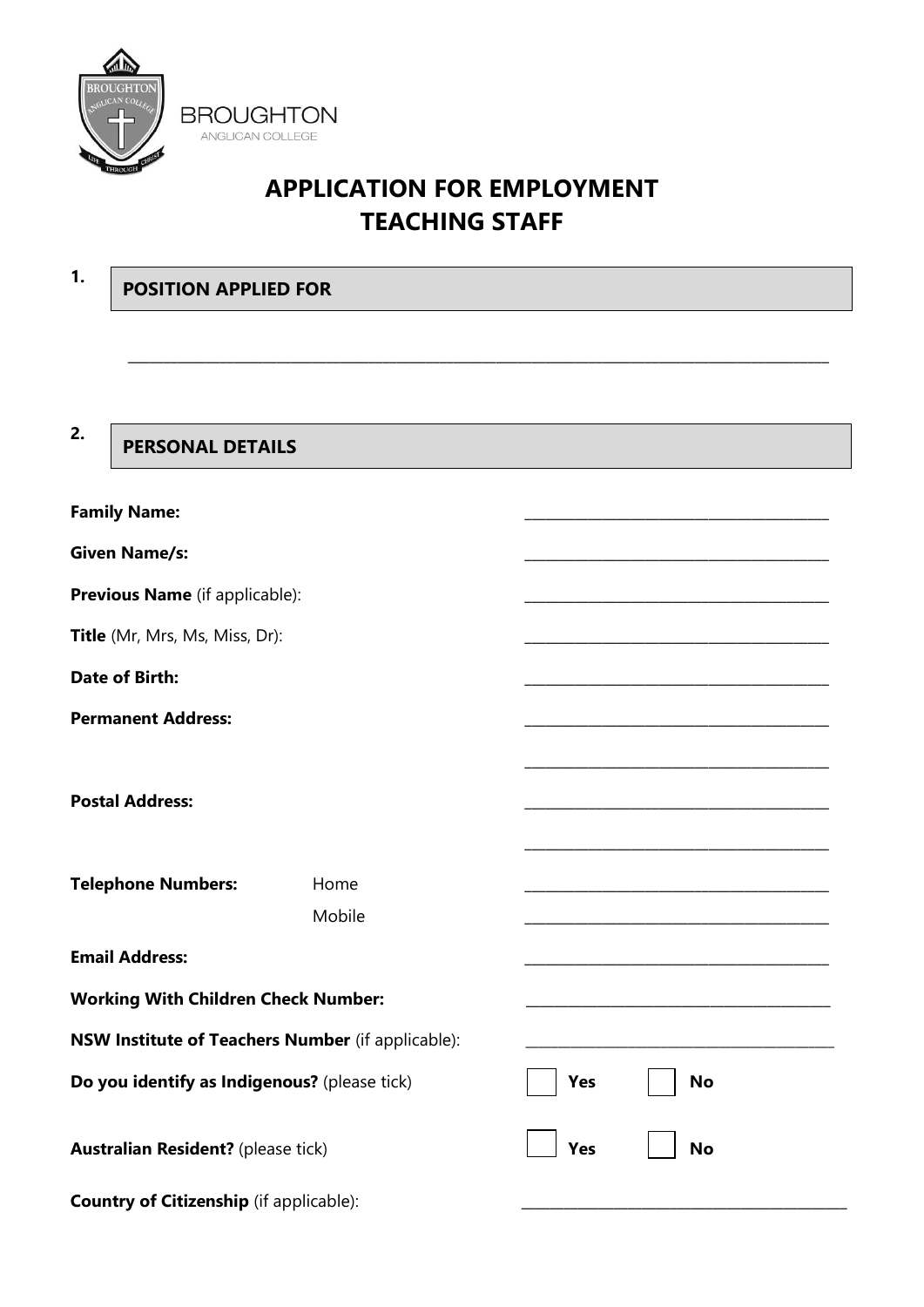

### **How did you find out about this position?**

| <b>SEEK</b>     | Christian Jobs Australia  |  |
|-----------------|---------------------------|--|
| College Website | <b>College Newsletter</b> |  |
| Facebook        | 'Word of Mouth'           |  |
| Teachers.on.net | Other(Please specify)     |  |

**3.**

## **CHURCH AFFILIATION**

| <b>Religious Denomination:</b>               |  |
|----------------------------------------------|--|
| <b>Church currently attending:</b>           |  |
| <b>Present church involvement:</b>           |  |
| <b>Minister's details for referee check:</b> |  |
|                                              |  |
| 4.                                           |  |

## **QUALIFICATIONS**

**Teaching Qualification:** In what areas are you qualified to teach?

| Early Childhood | Primary               |
|-----------------|-----------------------|
| Secondary       | <b>Teaching Areas</b> |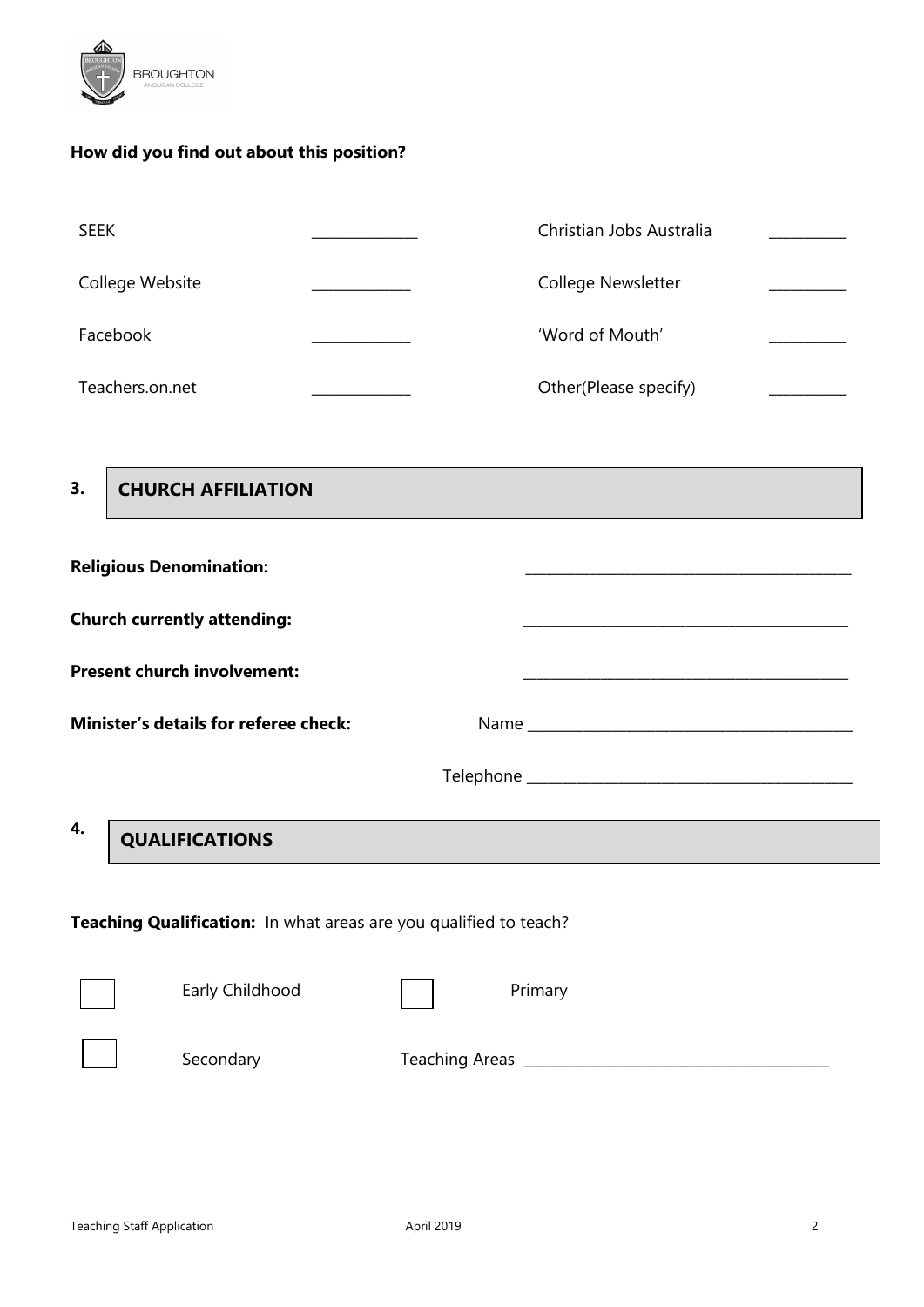

### **Tertiary Education** (including current incomplete courses)

| <b>Name and Location of</b><br><b>Institution</b> | <b>Award Conferred</b> | <b>Year of Completion</b> |
|---------------------------------------------------|------------------------|---------------------------|
|                                                   |                        |                           |
|                                                   |                        |                           |
|                                                   |                        |                           |
|                                                   |                        |                           |

*Please provide certified copies of academic transcripts.* 

*Please provide certified copies of evidence that qualifications gained overseas are recognised by the NSW Teachers Institute.*

#### **Significant Professional Development Courses undertaken in past three years**

| <b>Name of Course</b> | <b>Course Provider</b> | <b>Year of Course</b> | <b>Award (if applicable)</b> |
|-----------------------|------------------------|-----------------------|------------------------------|
|                       |                        |                       |                              |
|                       |                        |                       |                              |
|                       |                        |                       |                              |
|                       |                        |                       |                              |
|                       |                        |                       |                              |
|                       |                        |                       |                              |
|                       |                        |                       |                              |
|                       |                        |                       |                              |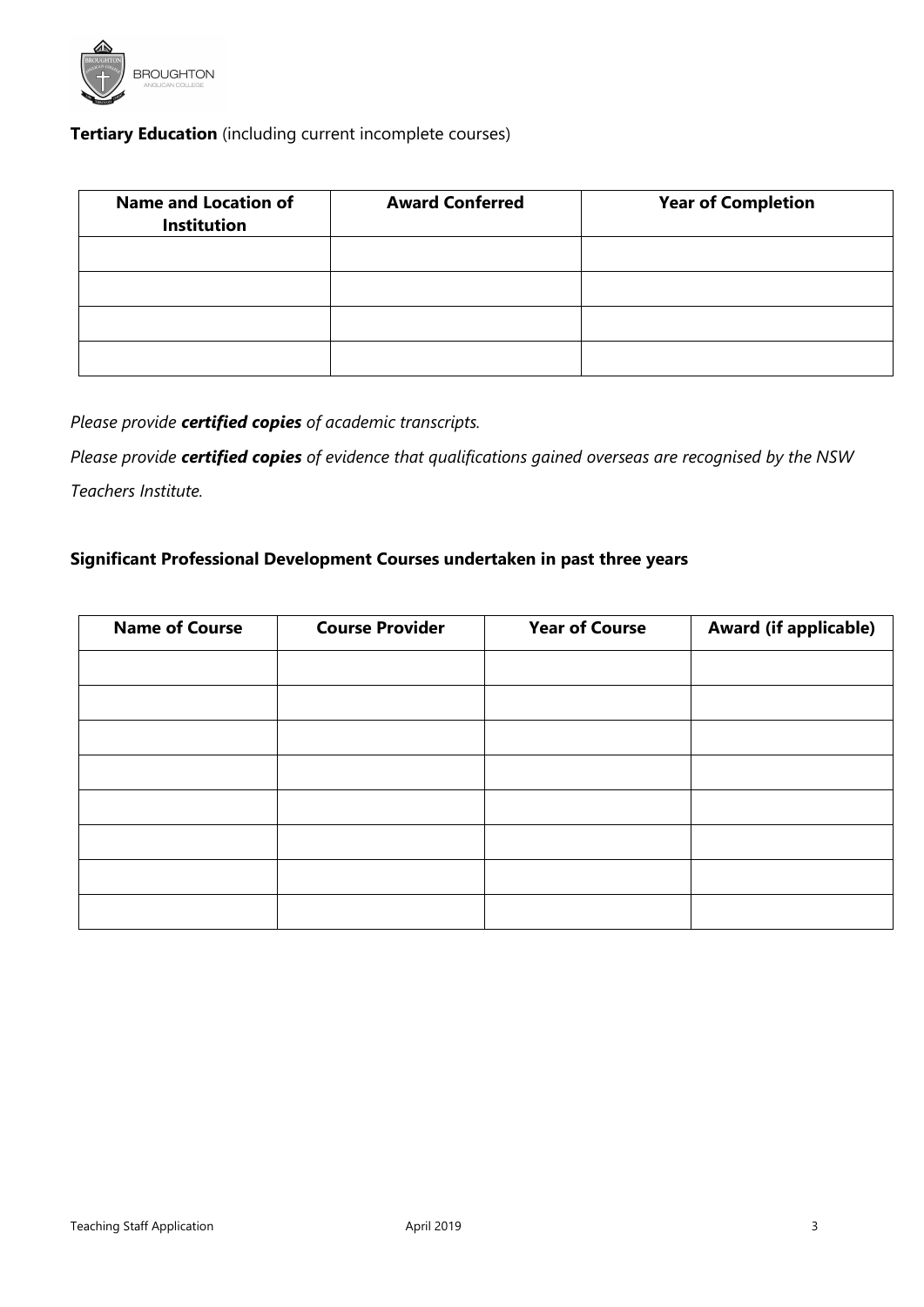

#### **5. EMPLOYMENT DETAILS**

| Current employer:                                    |  |
|------------------------------------------------------|--|
| Address of employer:                                 |  |
|                                                      |  |
| Name of supervisor:                                  |  |
| Telephone number of supervisor:                      |  |
| Year you commenced teaching?                         |  |
| School of last permanent appointment (if applicable) |  |
| Teaching Subjects/Areas:                             |  |
| Other areas you are prepared to teach others?        |  |
| Days available to teach:                             |  |

#### **Past Employment – Full-time, Part time or Temporary**

(in reverse order from most recent employment)

| From | To | <b>Name and Address of Employer</b> | Full-time, Part Time,<br><b>Temporary or Casual</b> |
|------|----|-------------------------------------|-----------------------------------------------------|
|      |    |                                     |                                                     |
|      |    |                                     |                                                     |
|      |    |                                     |                                                     |
|      |    |                                     |                                                     |
|      |    |                                     |                                                     |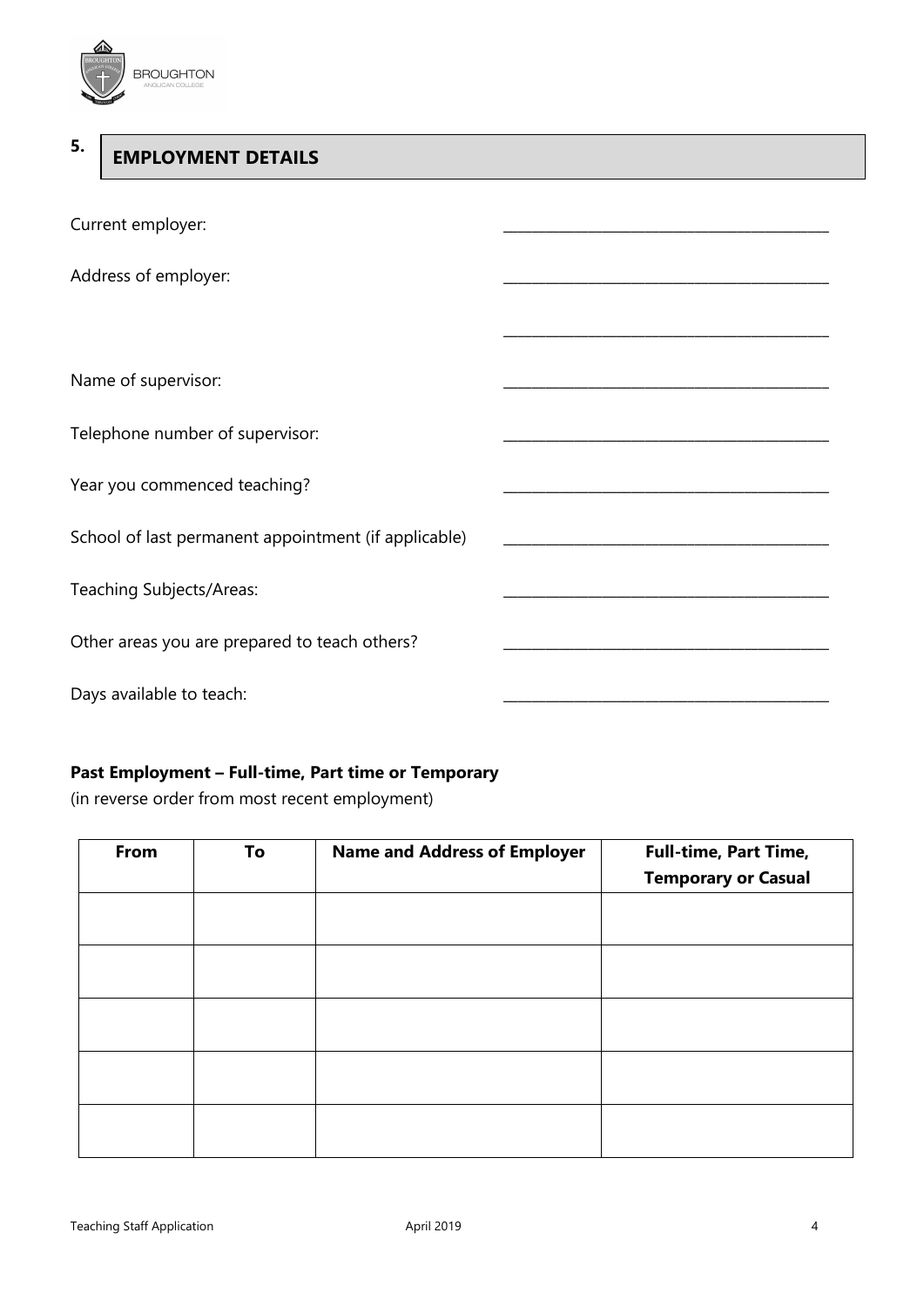

**6.**  Did you teach before 1 October 2004? The Yes No If YES, have you taught in the past 5 years? Yes No NSW Institute of Teachers Number (if applicable): *Please provide a certified copy of your NSW Teachers Institute Accreditation or card.*  NSW Teachers Institute Accreditation Level (if applicable): Are you a financial member of the NSW Teachers Institute? Yes No Independent Schools Teacher Accreditation Authority Number (if applicable): Independent Schools Teacher Accreditation Authority Status (if applicable): *Please provide a certified copy of relevant ISTAA documentation if applicable* **ACCREDITATION INFORMATION**

Teacher Classification (e.g. ST1, Step 6):

## **REFEREES AND REFERENCES**

#### **Referees information**

| <b>Name</b> | <b>Company/Position/Relationship</b> | <b>Contact Number</b> |
|-------------|--------------------------------------|-----------------------|
|             |                                      |                       |
|             |                                      |                       |
|             |                                      |                       |

**<sup>7.</sup>**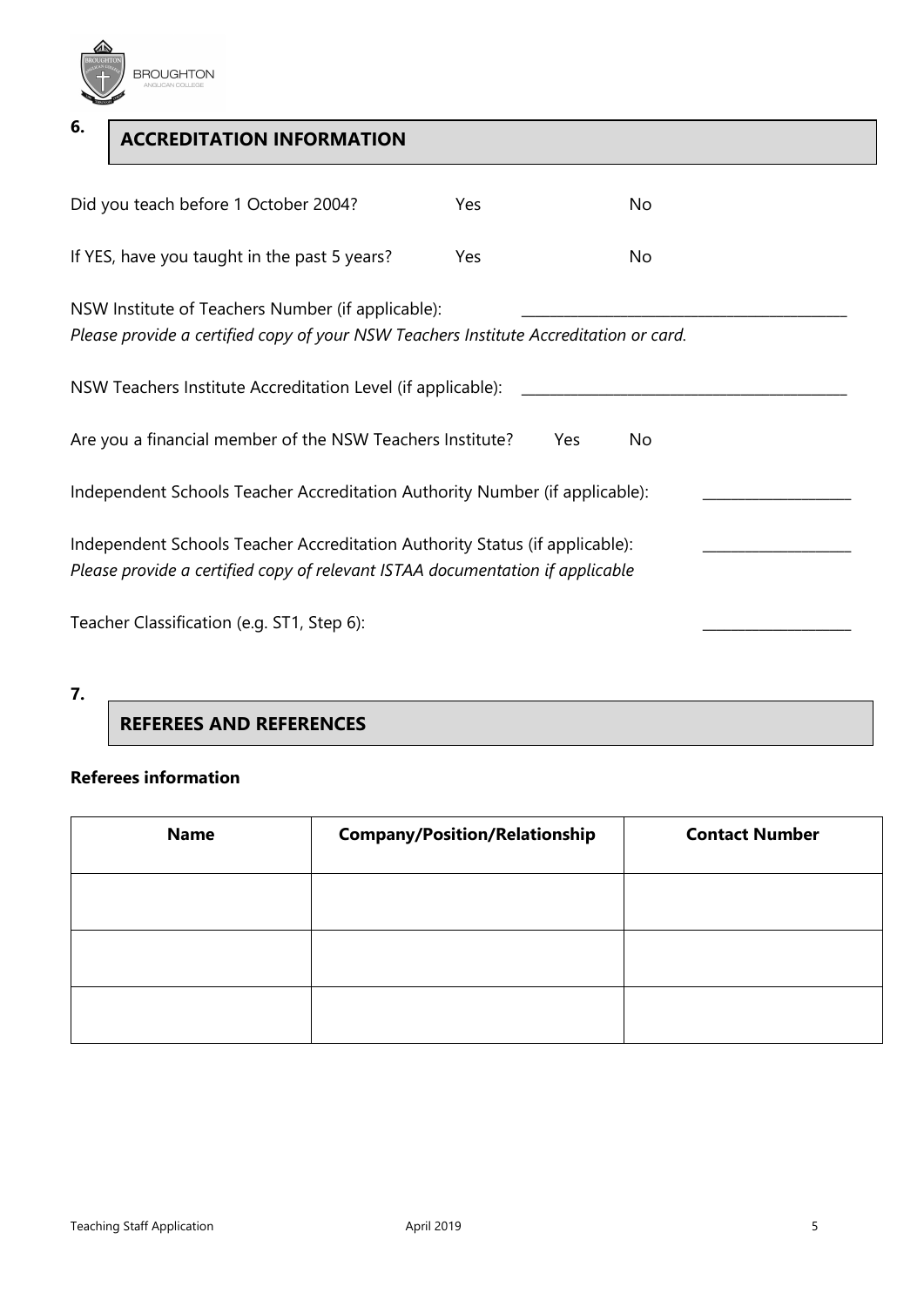

#### **References included with application**

| Name | Company/Position/Relationship |  |
|------|-------------------------------|--|
|      |                               |  |
|      |                               |  |
|      |                               |  |

**8.**

## **EMPLOYMENT SCREENING**

Broughton Anglican College is a child safe organisation. The College supports and implements all Child Protection requirements. All staff are required to provide a Working With Children Check number and their date of birth so that Child Protection verification and clearance can be undertaken. Preferred applicants will be subject to this employment screening prior to a final offer being made.

| Have you ever had your registration, licensing or classification as            |     |    |
|--------------------------------------------------------------------------------|-----|----|
| a teacher cancelled or suspended in Australia or any other                     | Yes | No |
| country?                                                                       |     |    |
| Have you ever been refused registration, accreditation, licensing              | Yes | No |
| or classification as a teacher in Australia or any other country?              |     |    |
| Have you ever been asked to resign as a teacher in Australia or                | Yes | No |
| any other country?                                                             |     |    |
| Have you ever been (or are you currently) the subject of                       |     |    |
| disciplinary proceedings in relation to you employment in                      | Yes | No |
| Australia or any other country?                                                |     |    |
| Have you ever been convicted of an offence carrying a penalty or               | Yes | No |
| imprisonment?                                                                  |     |    |
| If you have answered Yes to any of the above questions, please attach details. |     |    |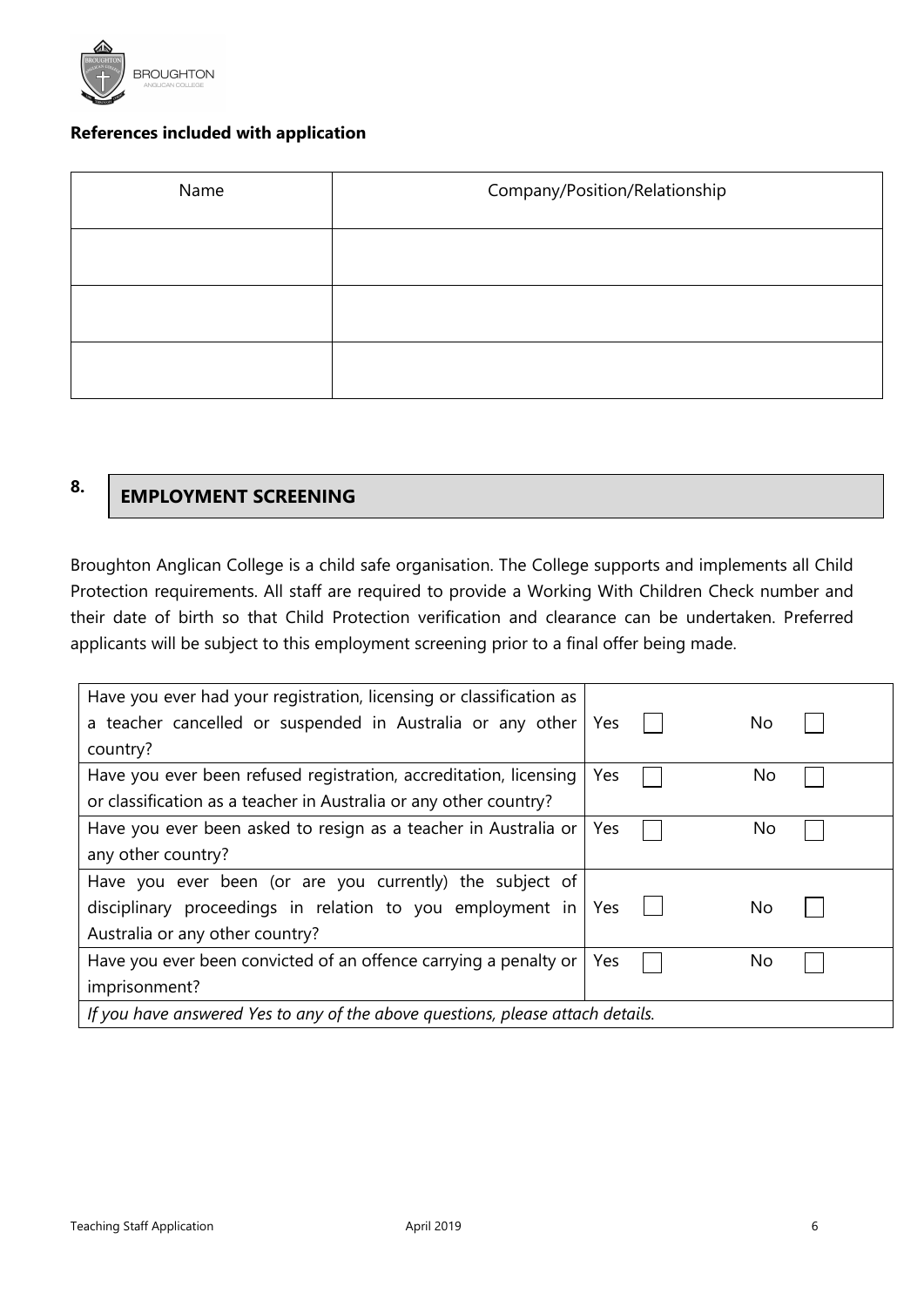

#### **9. DECLARATION**

| Do you have any illness/injury/health problem that may render you<br>unable to carry out the requirements of the desired position?              | Yes | No. |  |
|-------------------------------------------------------------------------------------------------------------------------------------------------|-----|-----|--|
| Do you have a Workers Compensation illness/injury that may<br>render you unable to carry out the requirements of the desired   Yes<br>position? |     | No  |  |
| If you have answered Yes to any of the above questions, please attach details.                                                                  |     |     |  |

Please read and sign the following:

**I certify that the information provided by me in this Application Form is complete and correct in every detail, and I understand that any deliberate inaccuracies or omissions may result in nonacceptance of this application and/or the termination of any employment that may be offered.** 

| <b>Applicants Name: (printed)</b> |  |
|-----------------------------------|--|
| <b>Applicant's Signature:</b>     |  |

**Date:** \_\_\_\_\_\_\_\_\_\_\_\_\_\_\_\_\_\_\_\_\_\_\_\_\_\_\_\_\_\_\_\_\_\_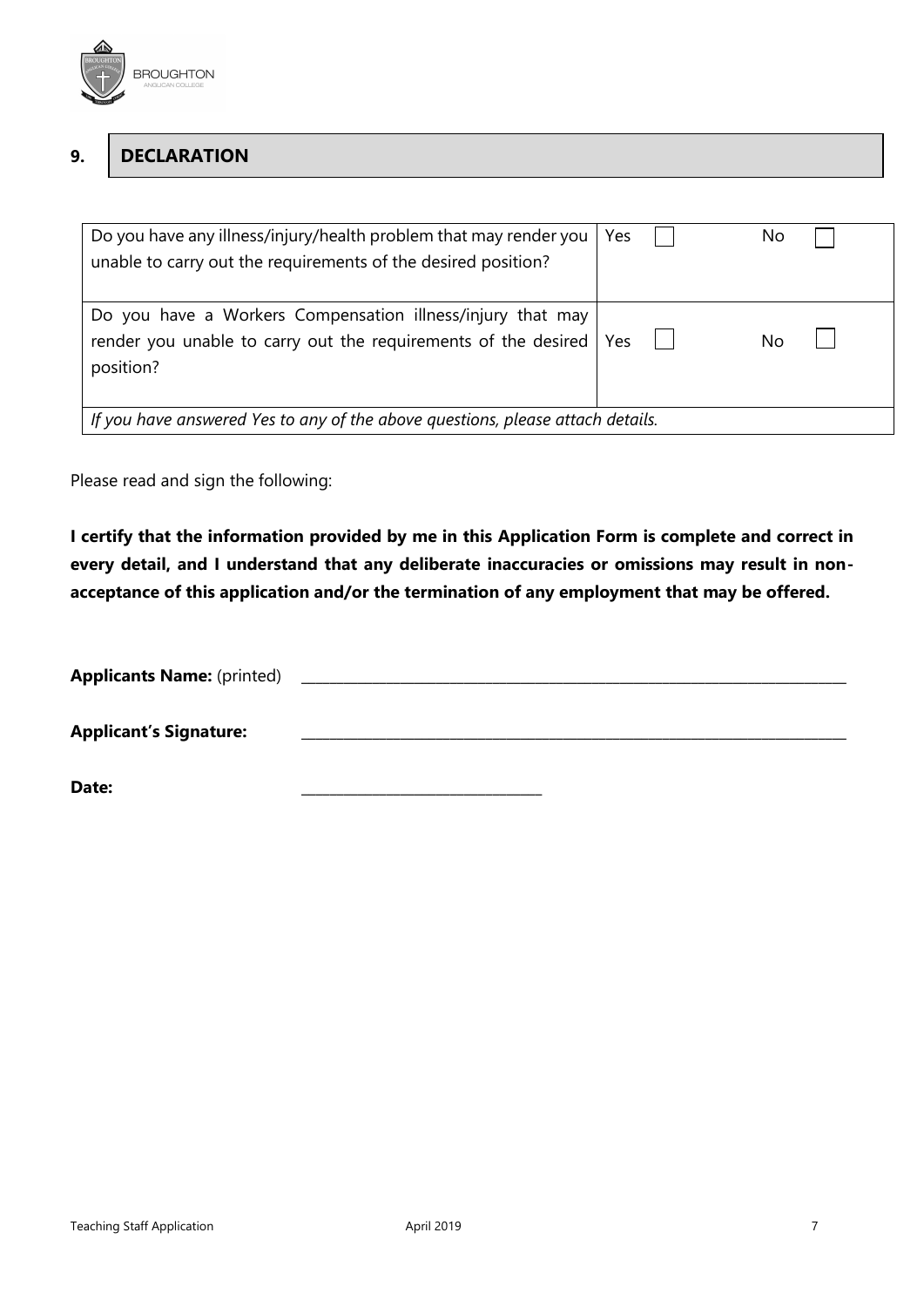

#### **EMPLOYMENT DOCUMENT CHECKLIST**

Listed below are documents that may be relevant to your application. Appropriate documentation will be required at your interview. Please indicate which copies of the documents you have submitted to support your application. Copies should be certified as being true copies by either a Justice of the Peace or a solicitor. The College has a number of Justices of the Peace who can certify documents.

| <b>Document</b>                                                                                  | Included with application - Yes/No |  |
|--------------------------------------------------------------------------------------------------|------------------------------------|--|
| Driver's Licence *                                                                               |                                    |  |
| Birth Certificate *                                                                              |                                    |  |
| Marriage Certificate *                                                                           |                                    |  |
| Academic Transcript *                                                                            |                                    |  |
| Working with Children Check Number*                                                              |                                    |  |
| Document of Residency/Visa (if applicable) *                                                     |                                    |  |
| <b>Statements of Service</b>                                                                     |                                    |  |
| NSW Institute of Teachers Card*                                                                  |                                    |  |
| NSW Institute of Teachers Statement of Eligibility*                                              |                                    |  |
| Teachers who are NSWIT accredited as proficient are asked to                                     |                                    |  |
| provide their NSWIT report for accreditation and proficiency *                                   |                                    |  |
| Teachers who are NSWIT accredited as provisional are asked to                                    |                                    |  |
| provide two (2) practicum reports *                                                              |                                    |  |
| Evidence of ISTAA Accreditation                                                                  |                                    |  |
| Minister's References *                                                                          |                                    |  |
| If one is not included please nominate a minister as a referee                                   |                                    |  |
| <b>Professional References</b>                                                                   |                                    |  |
| <b>Personal References</b>                                                                       |                                    |  |
| Signed Privacy Policy Agreement *                                                                |                                    |  |
| Documents marked with an asterix (*) should be supplied as minimum documentation to support your |                                    |  |
| application                                                                                      |                                    |  |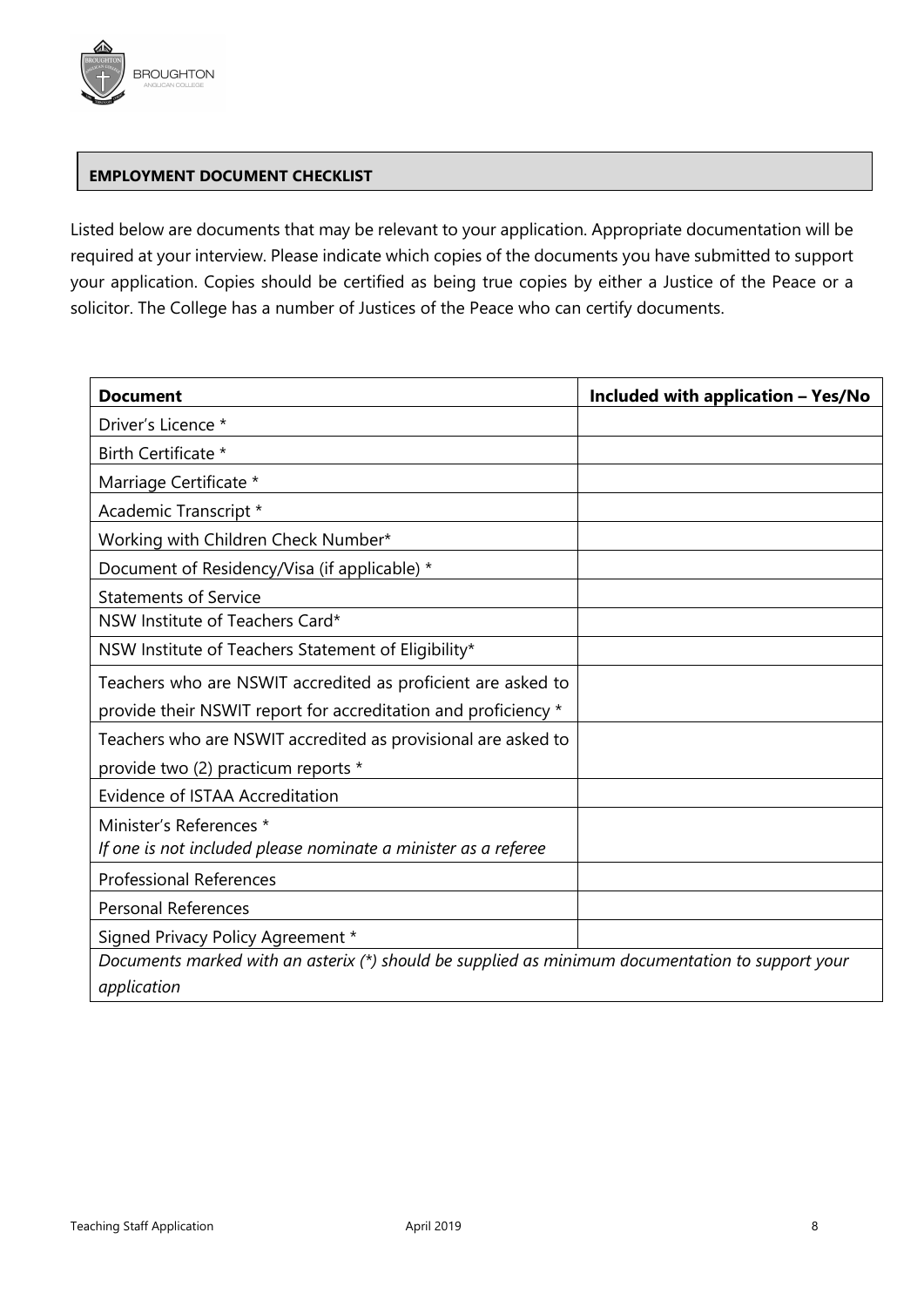

#### **Employment Privacy Policy**

Broughton Anglican College is bound by the National Privacy Principles contained in the Commonwealth Privacy Act. The College may, from time to time, review and update this Privacy Policy to take account of new laws and technology, changes to schools' operations and practices and to make sure it remains appropriate to the changing school environment.

#### **Collection of Personal Information**

Personal information is collected from applicants to employment positions at the College that is relevant to professional qualifications, skill and work experience.

In relation to the personal information of job applicants, staff members and contractors, the primary purpose of this collection is to assess and (if successful) to engage the applicant, staff member or contractor, as the case may be.

The purposes for which the College uses personal information of job applicants, staff members and contractors include:

- in administering the individual's employment or contract, as the case may be;
- for insurance purposes;
- to satisfy the school's legal obligations, for example, in relation to Child Protection Legislation.

#### **Use of Personal Information**

This information is used to fill open positions within the College as the need arises. Information provided to the College is respect to an application for employment will be kept by the College for a period of six months, after which the documentation of unsuccessful applicants will be properly disposed of. Applications will not be returned to the applicant, unless specifically requested in writing.

#### **Disclosure of Information**

From time to time it may be necessary to disclose personal information in the course of the employment process. An example of this may be contacting the referees supplied to provide a work related reference.

#### **Management and Security of Personal information**

Broughton Anglican College will use all reasonable security measures in place in our physical facilities to protect against the loss, misuse or alteration of information that we have collected from employment applicants. The College has in place steps to protect the personal information it holds from misuse, loss, unauthorised access, modification or disclosure by use of various methods including locked storage of paper records and pass worded access rights to computerised records.

Under the Privacy Act the National Privacy Principles do not apply to an employee record. As a result, this Privacy Policy does not apply to the College's treatment of an employee record, where the treatment is directly related to a current or former employment relationship between the College and the staff member. Further information can be obtained by contacting the College Bursar or by visiting The Office of the Federal Privacy Commissioner.